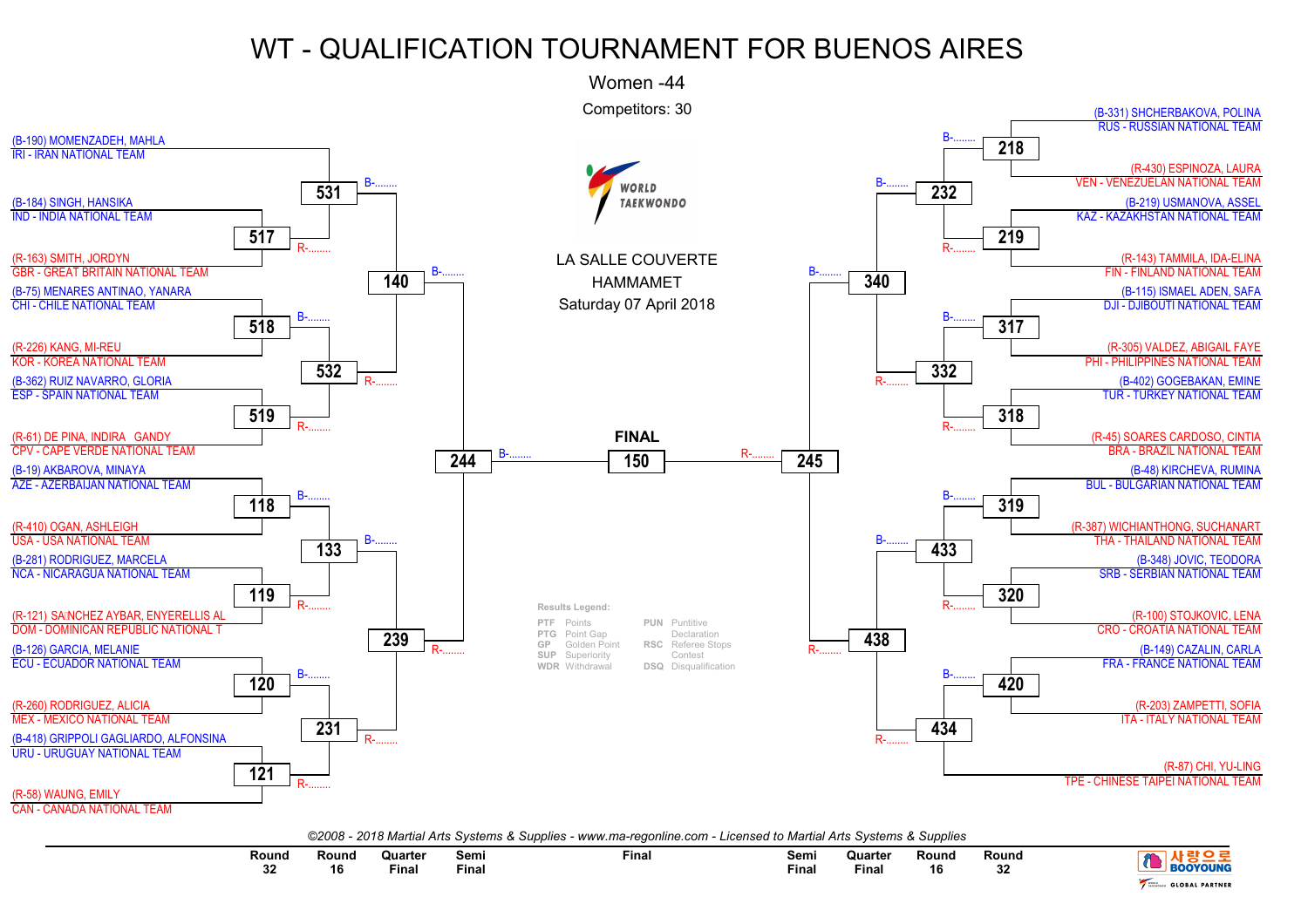

| Round<br>o.<br>. . | Round<br>$\sim$<br>ັບພ | रound | Quarter<br>Final | Semi<br><b>Fina</b> | Final | Semi<br>Final | Quarter<br>Fina | Round<br><br>ט ו | Round<br>$\sim$<br>◡ | Round |                       |
|--------------------|------------------------|-------|------------------|---------------------|-------|---------------|-----------------|------------------|----------------------|-------|-----------------------|
|                    |                        |       |                  |                     |       |               |                 |                  |                      |       | <b>GLOBAL PARTNER</b> |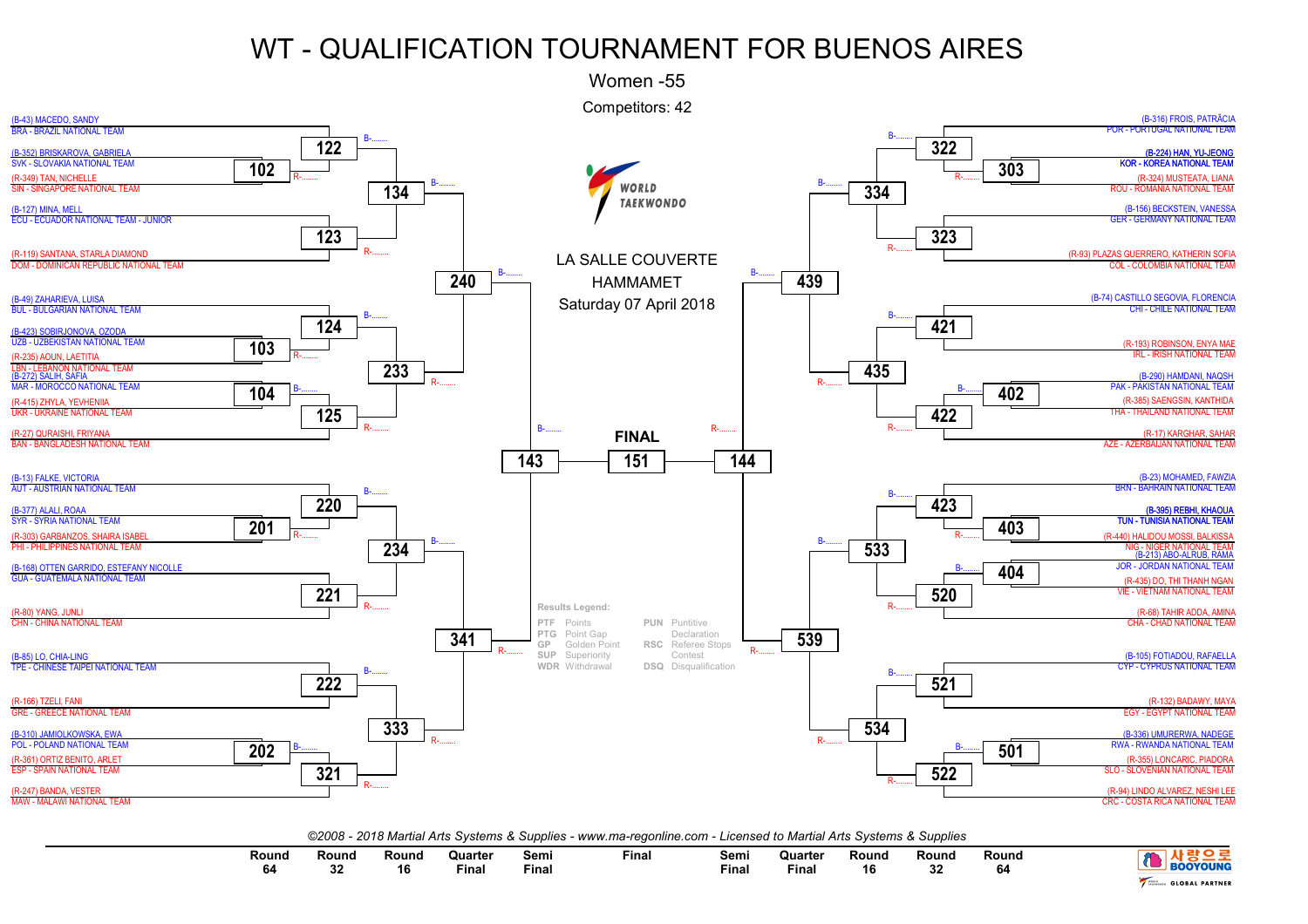Women +63

Competitors: 23



| ©2008 - 2018 Martial Arts Systems & Supplies - www.ma-regonline.com - Licensed to Martial Arts Systems & Supplies |  |  |  |  |  |
|-------------------------------------------------------------------------------------------------------------------|--|--|--|--|--|
|-------------------------------------------------------------------------------------------------------------------|--|--|--|--|--|

| Round<br>$\sim$ $\sim$ $\sim$<br>n n<br>v | Round<br>16 | Quarter<br>the contract of the contract of the contract of<br>Final | Semi<br>$ -$<br>Final | Final | Semi<br>Final<br>and the state of the state of the | Quarter<br>the contract of the contract of the contract of<br>Final | Round<br>16 | Round<br>$\sim$<br>∠د | -----<br>.<br>L PARTNER<br><b>GLOBAI</b> |
|-------------------------------------------|-------------|---------------------------------------------------------------------|-----------------------|-------|----------------------------------------------------|---------------------------------------------------------------------|-------------|-----------------------|------------------------------------------|
|                                           |             |                                                                     |                       |       |                                                    |                                                                     |             |                       |                                          |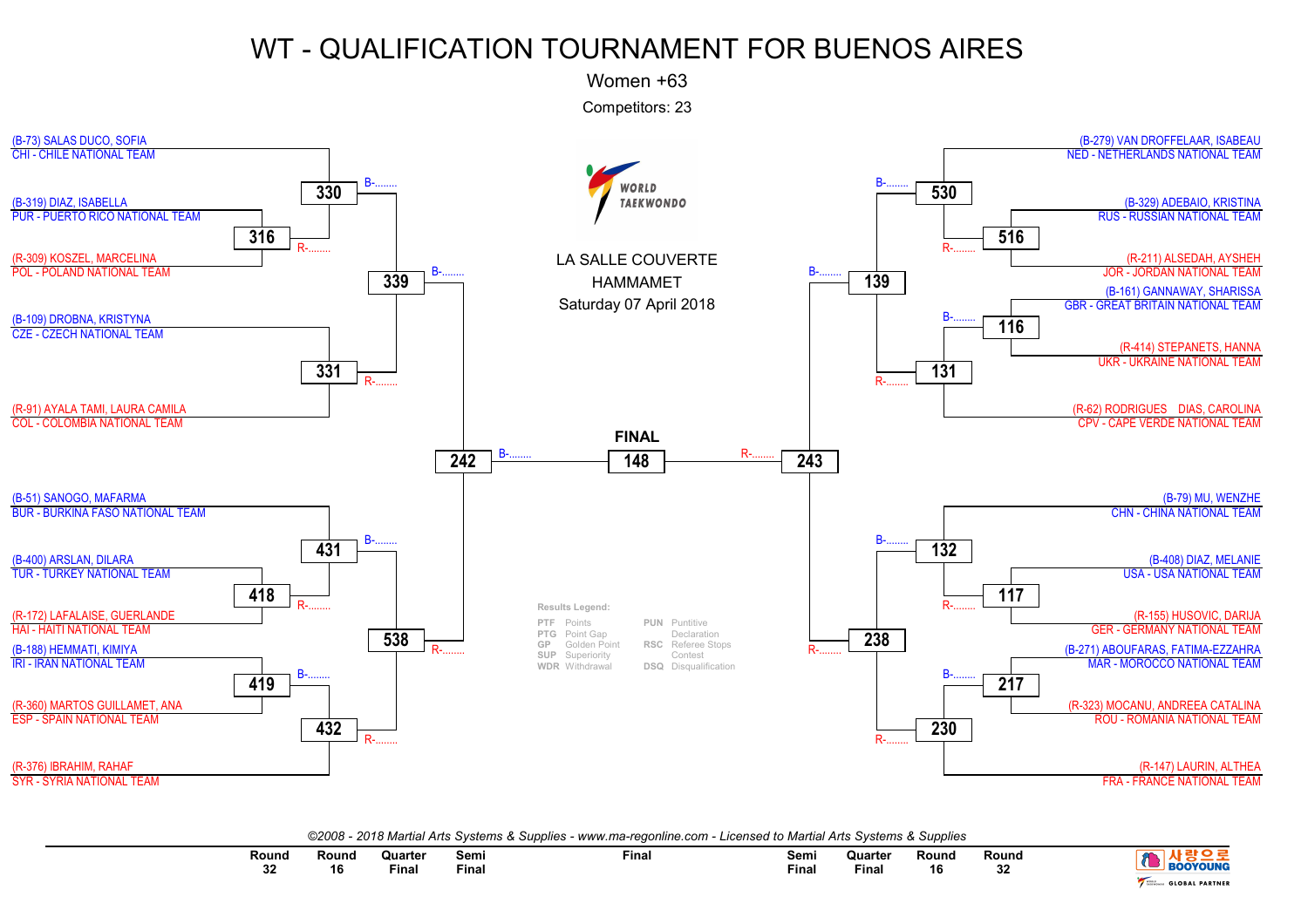

| <b>BOOYOUNG</b>                       | Round | Round | Quarter<br>Final | Semi<br>Final | Final | Semi<br>Final | Quarter<br>Final | Round | Round |
|---------------------------------------|-------|-------|------------------|---------------|-------|---------------|------------------|-------|-------|
| <b>GLOBAL PARTNER</b><br><b>PO</b> MO |       |       |                  |               |       |               |                  |       |       |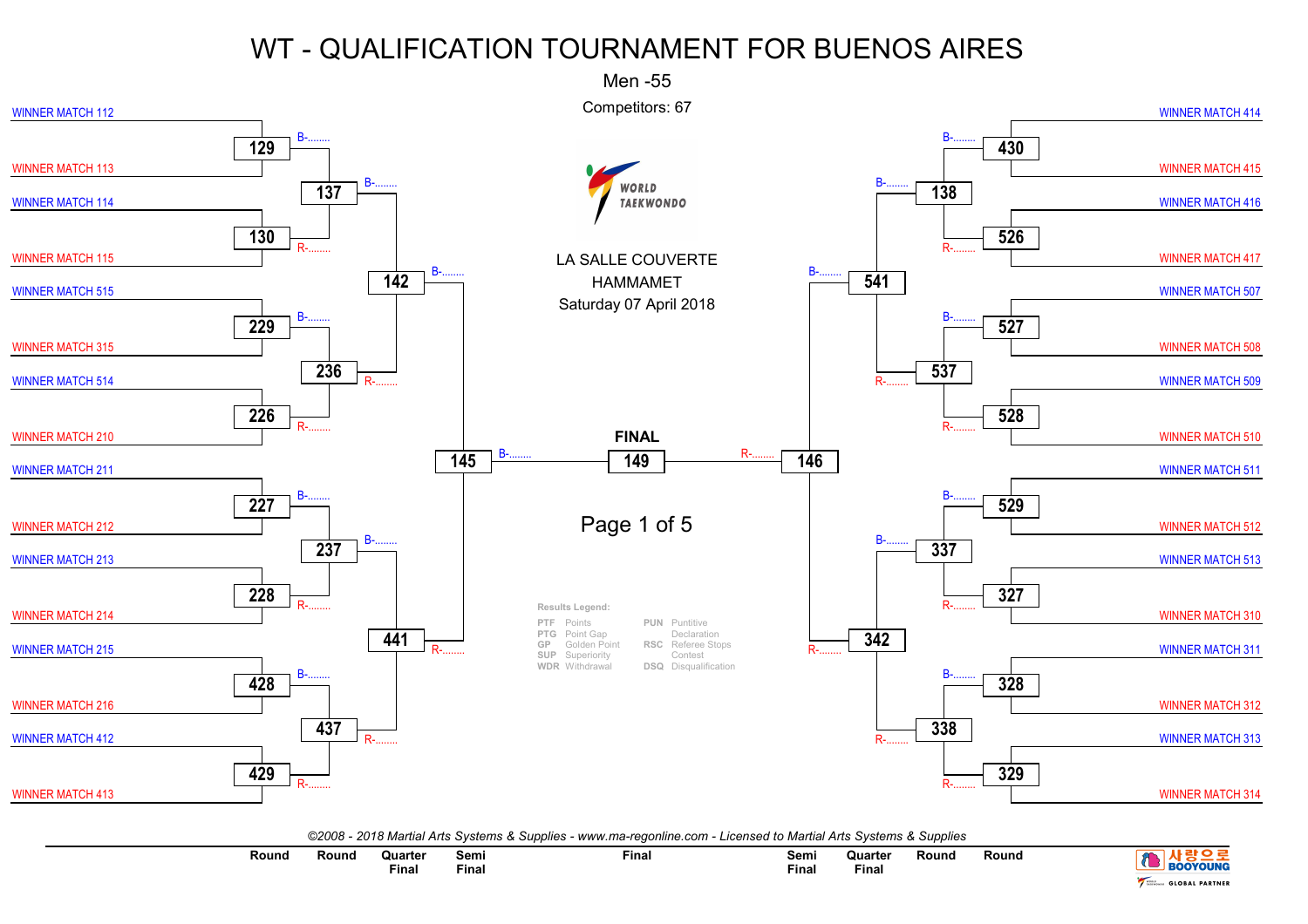Men -55

Competitors: 67



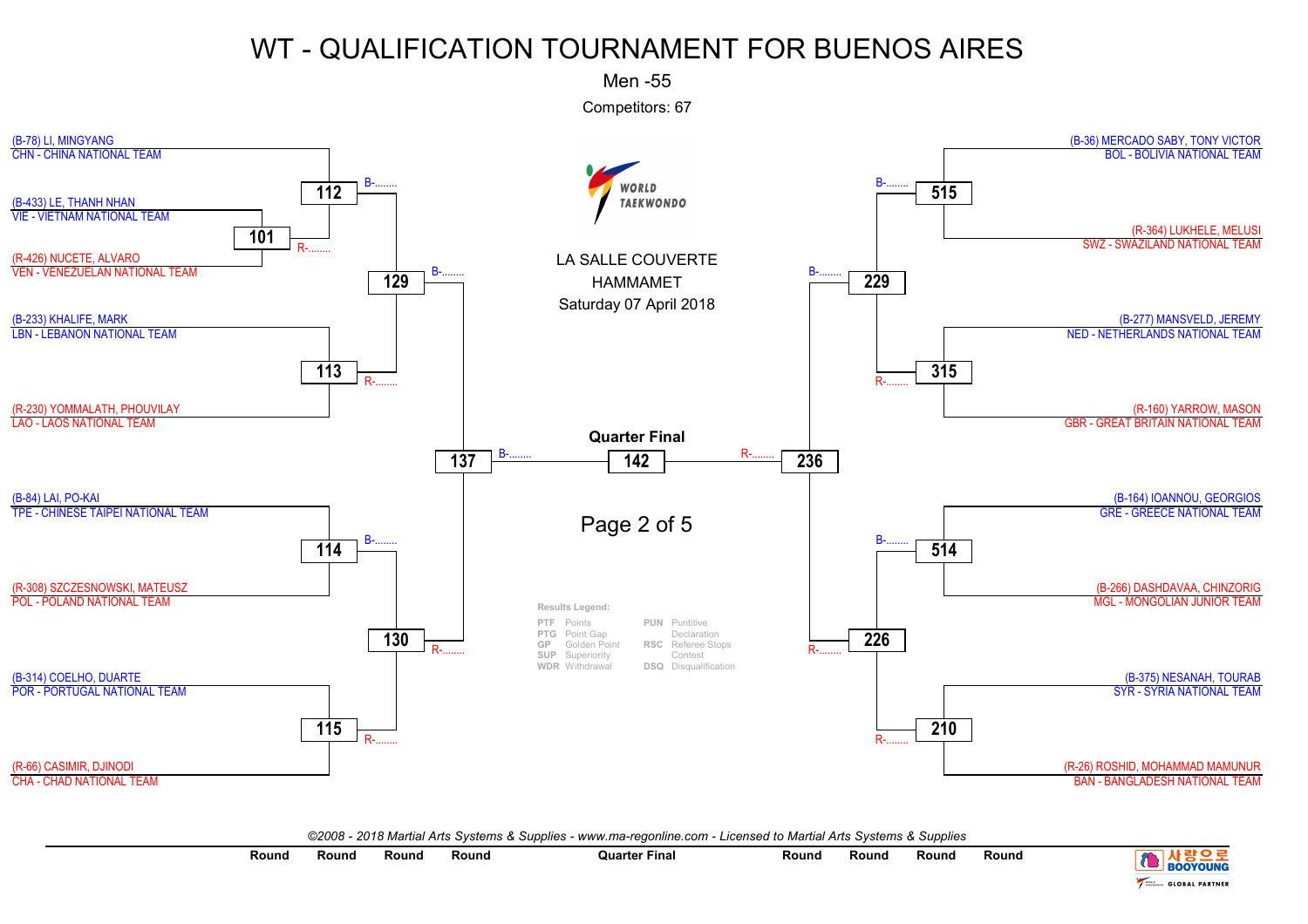Men -55

Competitors: 67



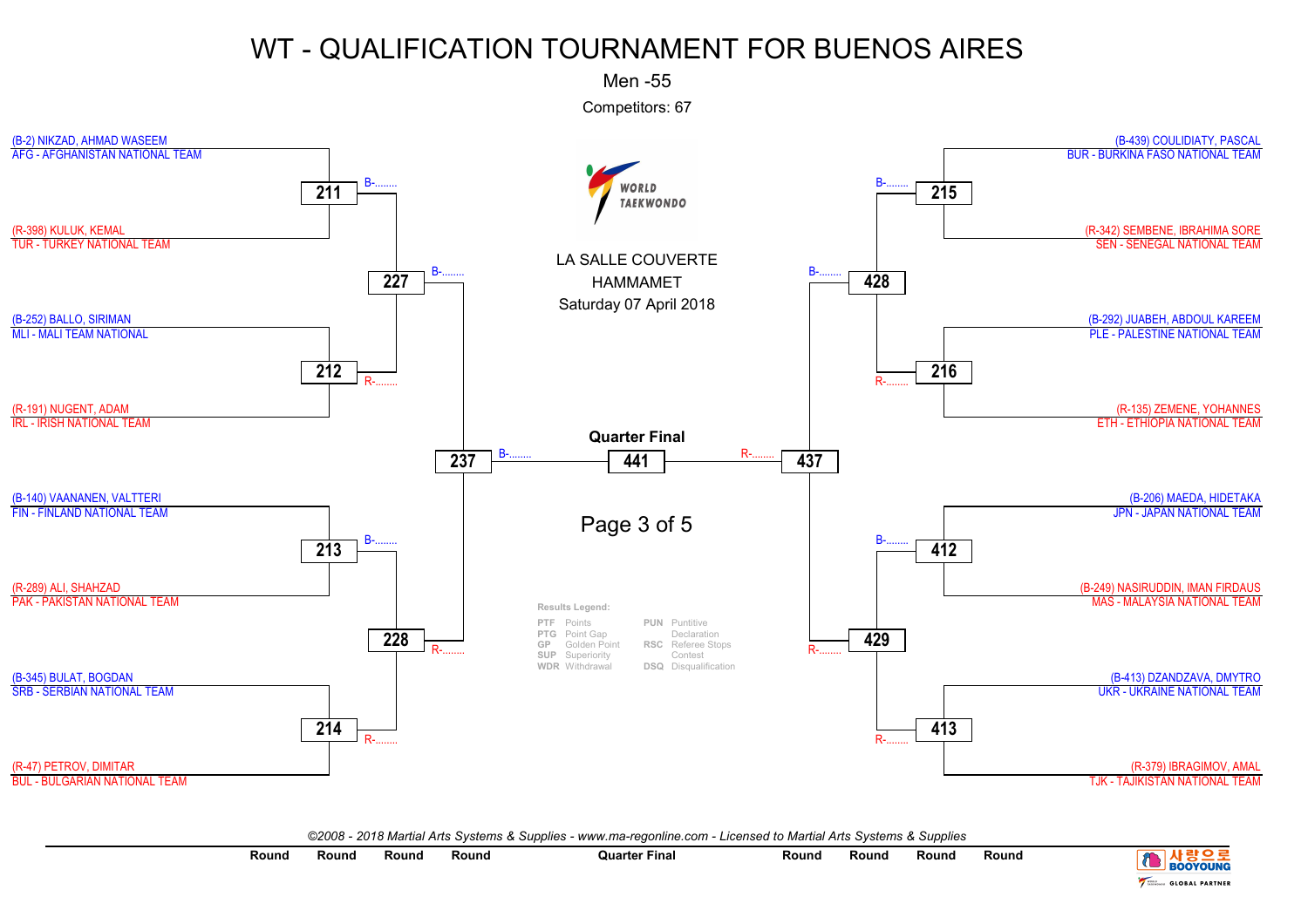Men -55

Competitors: 67



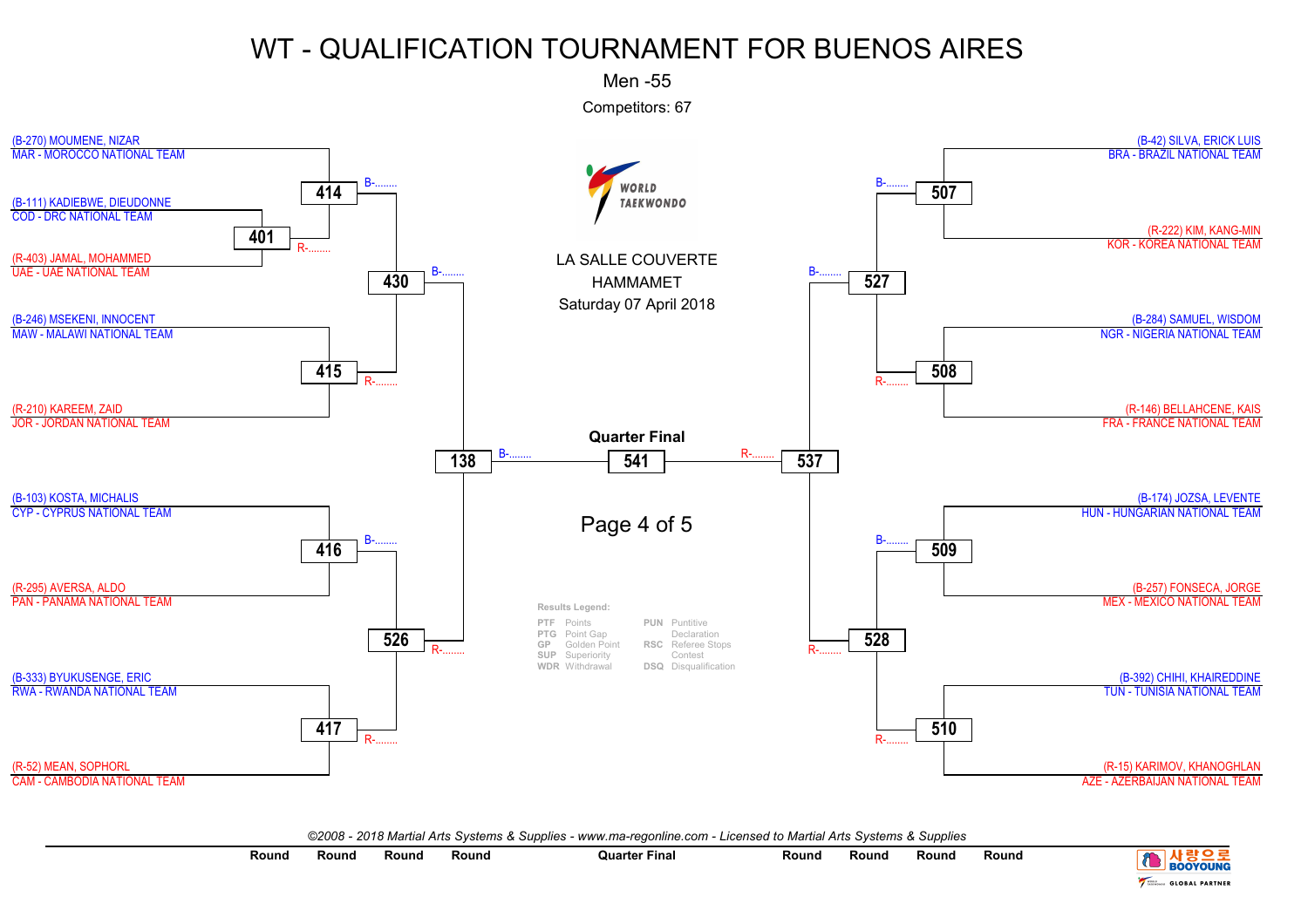Men -55

Competitors: 67



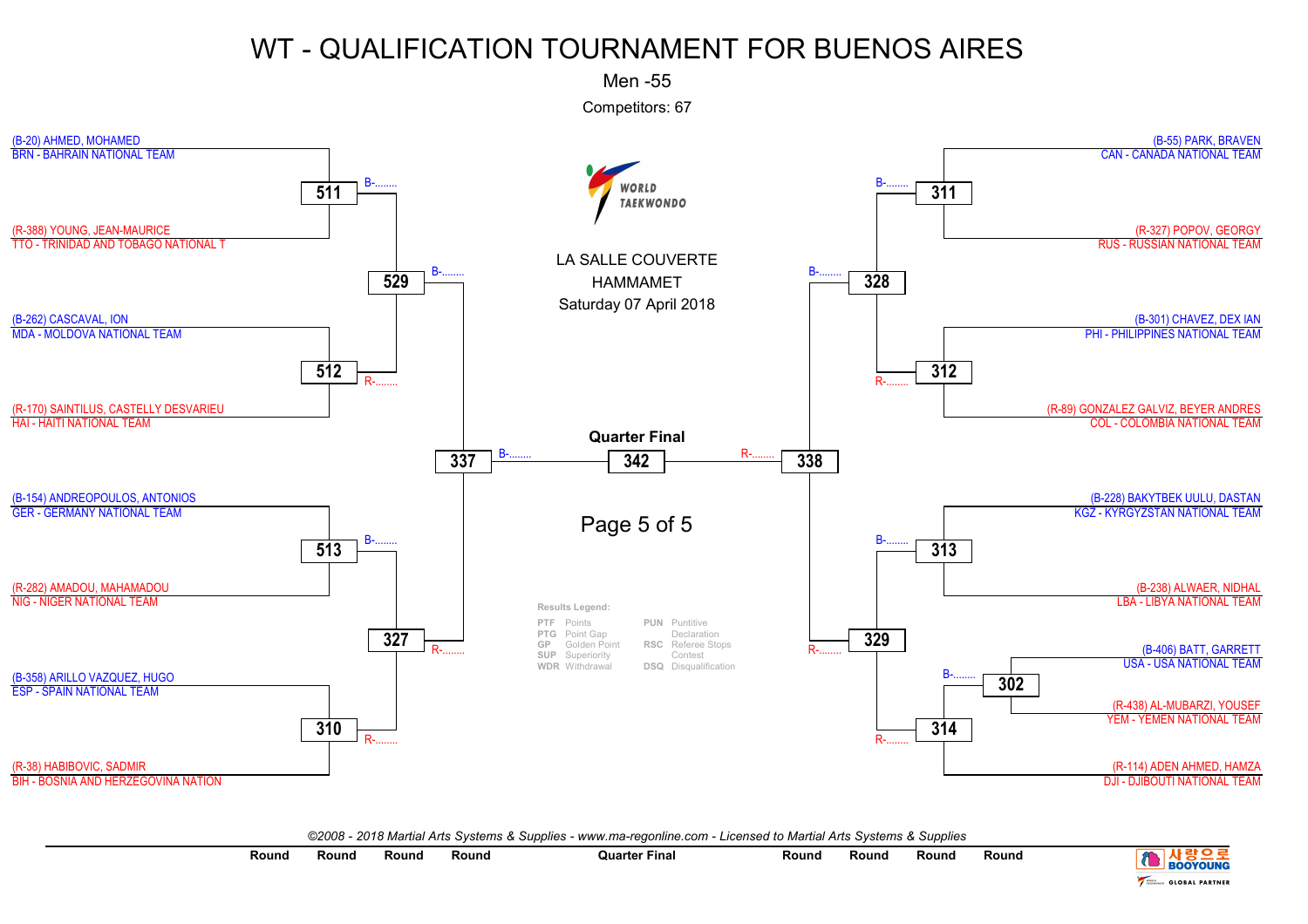

| Round | Round | ิ Quarte⊧<br><b>Final</b> | Semi<br>Final | Final | Semi<br>$ -$<br>Final | Quarter<br>Final | Rounc | Round |                            |
|-------|-------|---------------------------|---------------|-------|-----------------------|------------------|-------|-------|----------------------------|
|       |       |                           |               |       |                       |                  |       |       | <b>L PARTNEL</b><br>$\sim$ |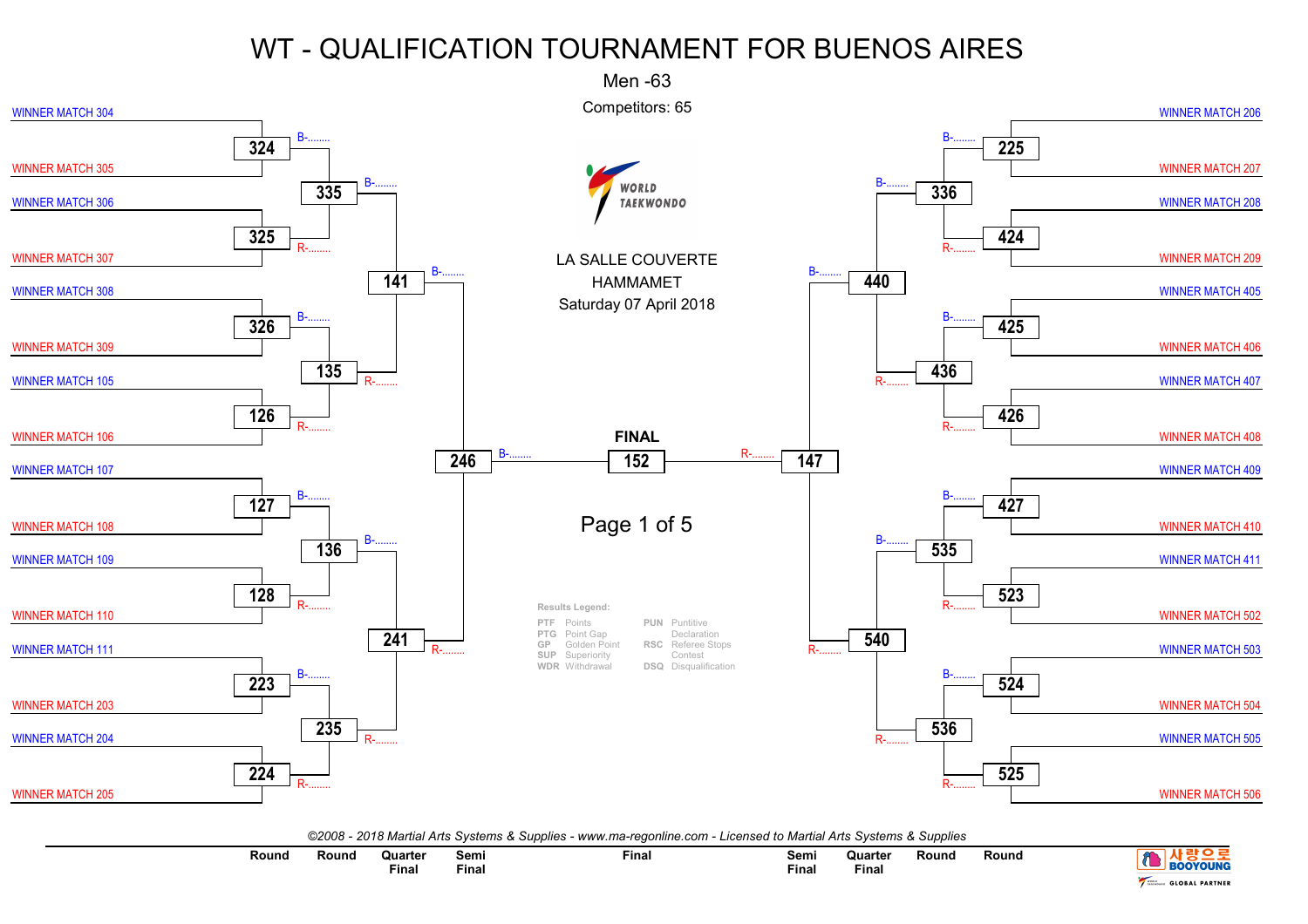Men -63

Competitors: 65



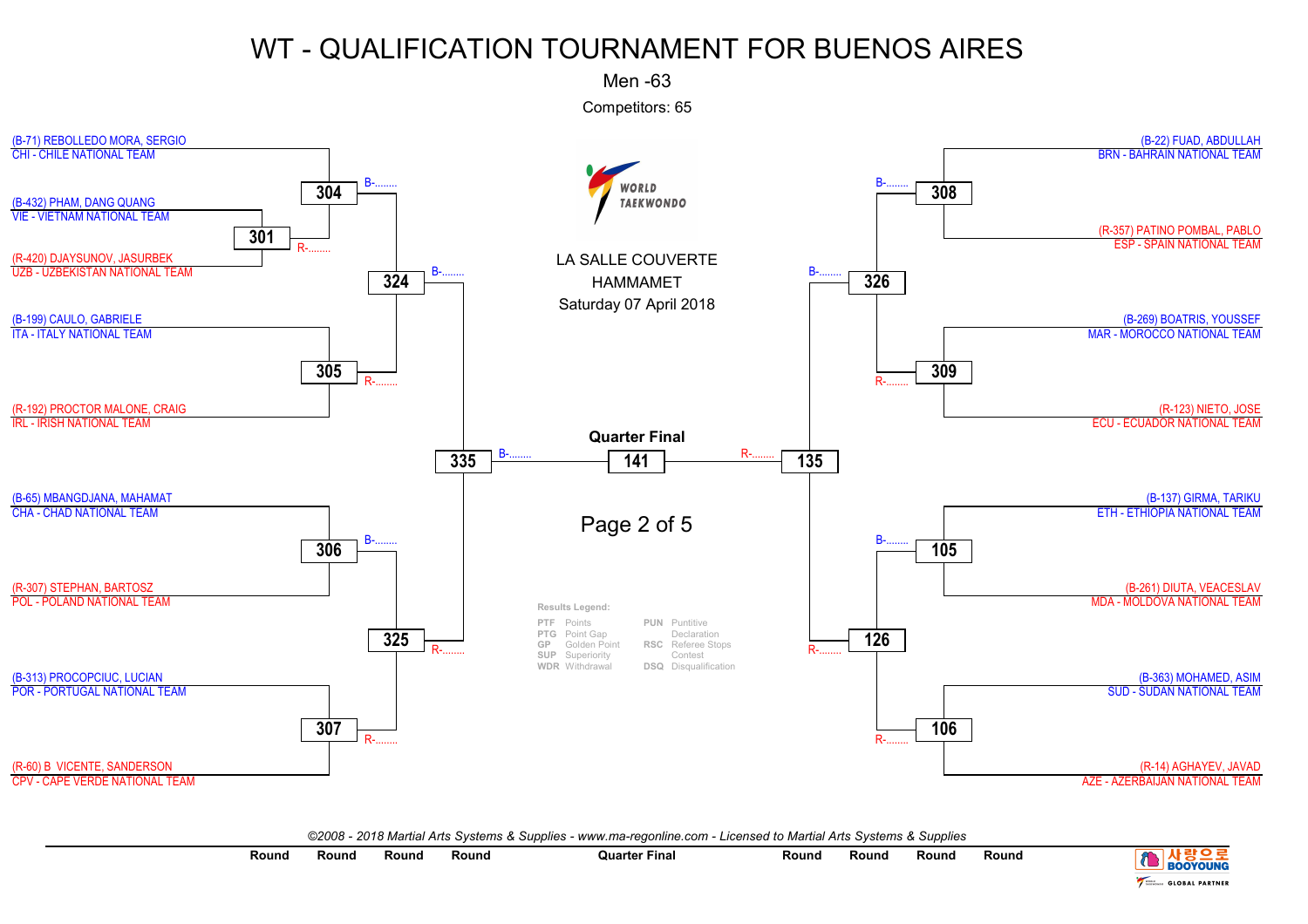Men -63

Competitors: 65



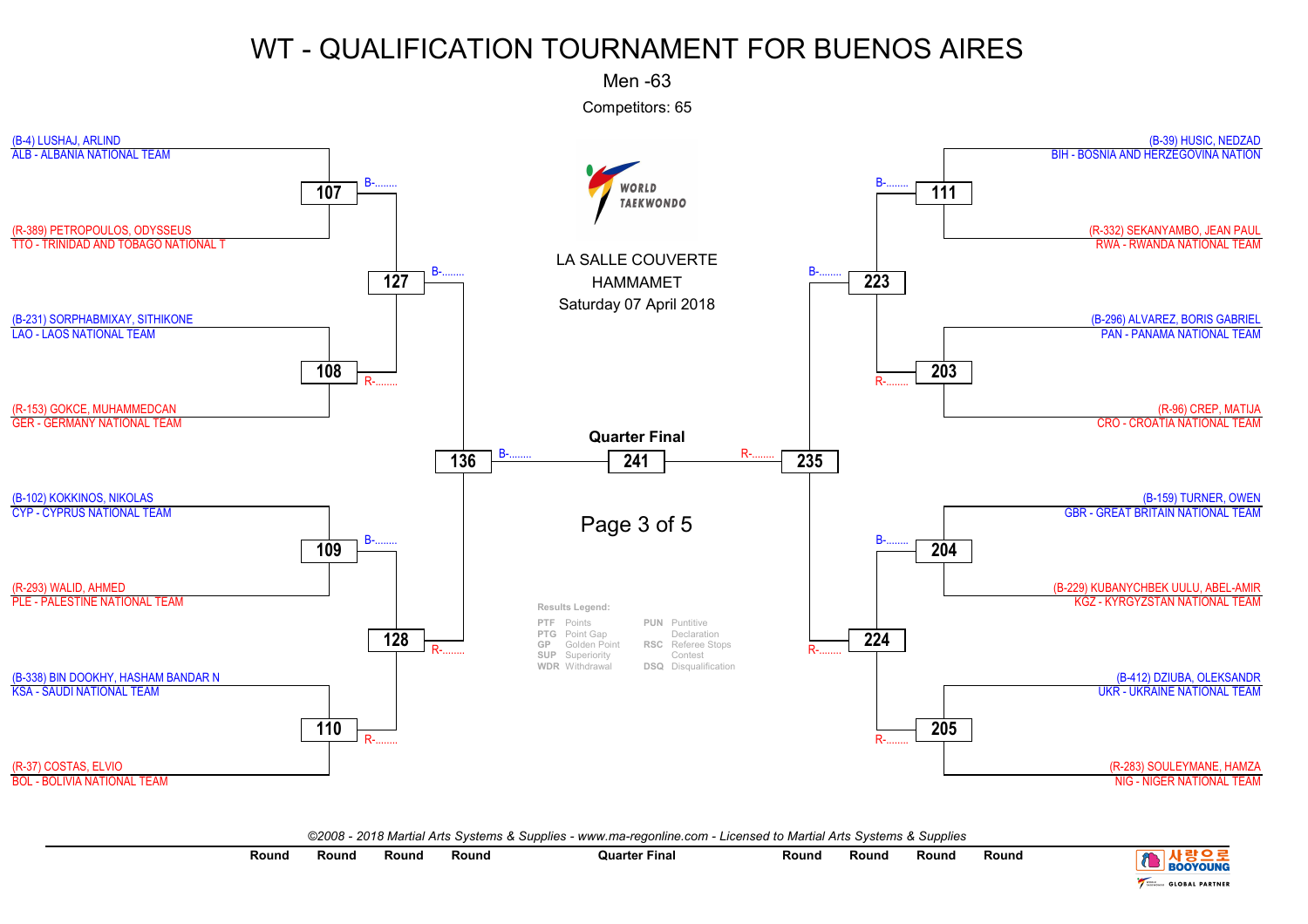Men -63

Competitors: 65